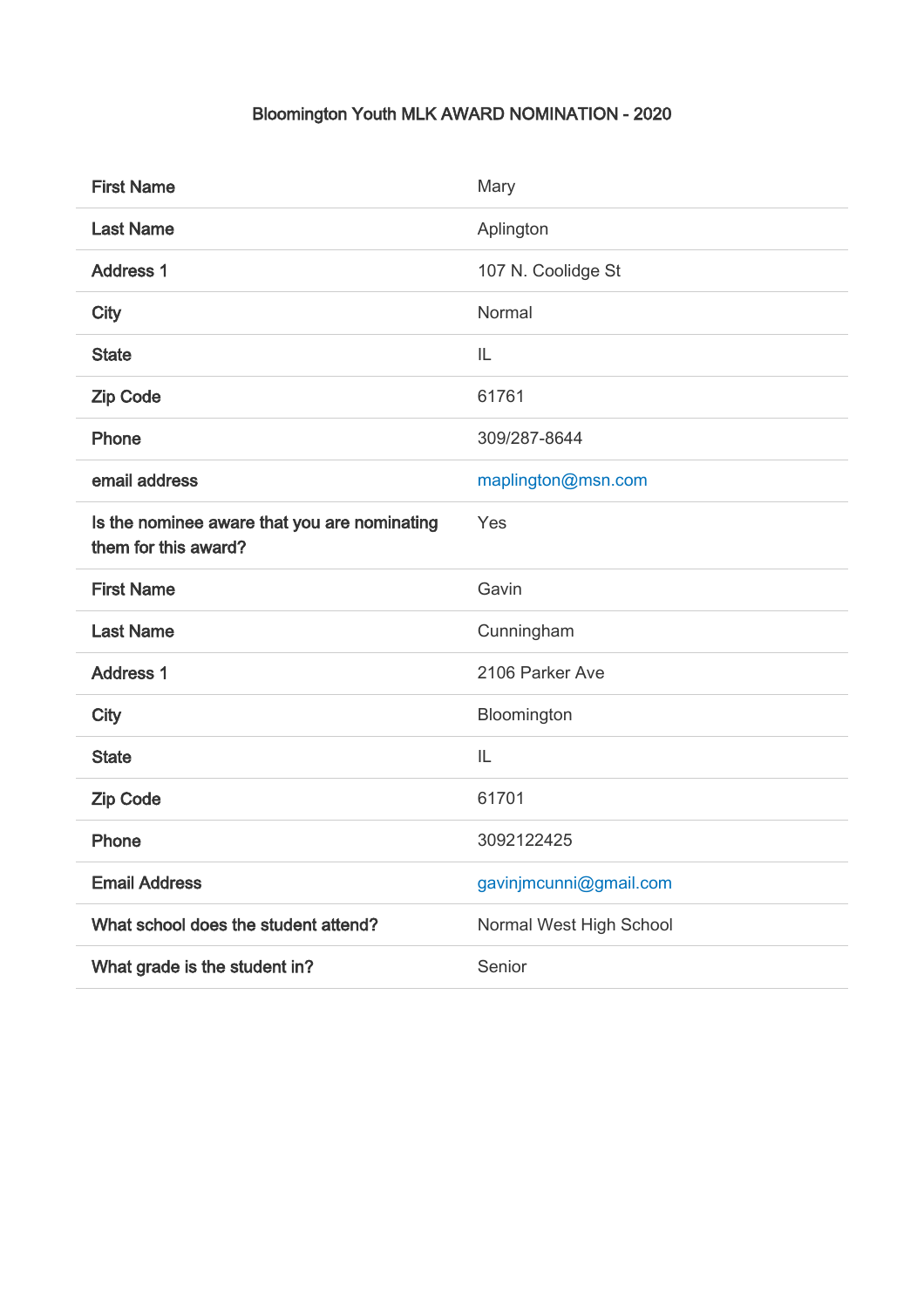1. What are your reasons for nominating this individual?

I am nominating Gavin because his efforts on behalf of peace, justice, and advocacy are remarkable and inspirational. He feels deeply, walks with humility, and acts with integrity. His leadership, service, and selfless engagement in efforts to make his school, community, church, state, and world a place of equity, dignity, safety, and peace have created successful movements for change and fostered healing. Guided by a strong and unwavering conscience tuned to the plight of others, Gavin displays a compulsion to act when he sees a wrong. His moral compass is unerringly aligned with justice. He is a strong, passionate, and steadfast leader whose style is one of collaboration, inclusivity, hard work, and firm commitment. His earnest and gentle nature draws others to hear his pleas and join his campaigns for equity, safety, and service. In 2017, Gavin co-founded Bloomington Normal Youth Activists, (BNYA), "A group of passionate young adults working to tackle issues in the community from a youth perspective." BNYA members, "strive to tackle issues in the community from the perspective of youth." Gavin has been the sole leader since 2018, recruiting and engaging a diverse group of students as allies. As a leader, he's partnered with and led adult cohorts, school personnel, elected officials, and faith groups. He's organized town hall meetings with candidates for office and elected officials. He's organized, led and spoken at community gatherings promoting peace, reaching out to various people and groups for inclusion in the events.

Gavin's investment in leadership and service is significant. He served on Gov. Pritzker's Youth Transition Team to discuss issues impacting youth to the new state leadership (2018-2019).

Gavin is a youth leader in his church, Normal First United Methodist, through which he attended an international Youth leadership conference in September, 2019 to discuss the future of the church. He was the youngest of the 2,000 attendees, chosen to attend for his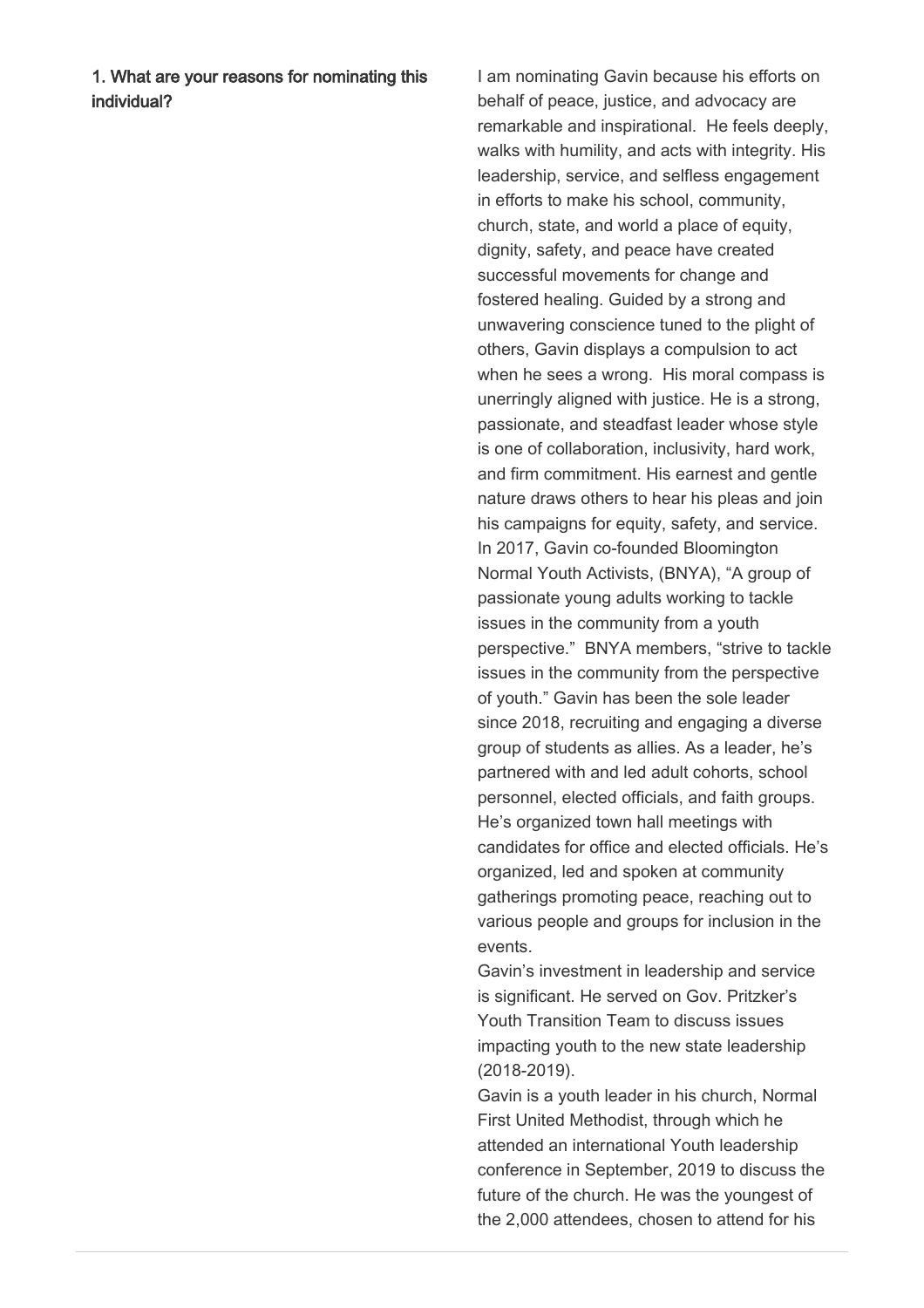leadership, wisdom, investment in positive outcomes, and collaborative approach. Gavin's service to others includes the participation in six mission trips throughout the country, trips on which he responded generously, donating his time and energy to address the needs of those with fewer resources.

2. How has the nominee demonstrated commitment to improving cooperation and fostering mutual respect among people of different racial, ethnic, religion and other backgrounds

Gavin is rooted in the value of mutual respect. He displays an openness to all with a desire to truly know others, honoring each person's dignity and acting with respect. He comes from a family reflective of diversity and is strongly oriented towards such a commitment. Gavin carries empathy and compassion deeply within himself. He's participated in multiple, "Stand Up for Social Justice," rallies at the BCPA. At NWHS, he participated in Best Buddies, an organization dedicated to ending the "social, physical, and economic isolation...of people with intellectual and developmental disabilities." Inclusivity, diversity, and sensitivity are hallmarks of Gavin's approach to people and life.

As a Junior and Senior, he has been a mentor of his high school's "Freshman Mentoring Program," in which upperclass students encourage the growth of freshman. Gavin's demonstrates intentional inclusivity in his leadership, maintaining an awareness of the many groups comprising the community, speaking of the need to ensure that groups represent the diversity of the community. He recently organized "Constitution Trail Clean Up": inviting participants of all ages and backgrounds to join him in a community event that resulted in the collection of 200 pounds of garbage in 2 hours.